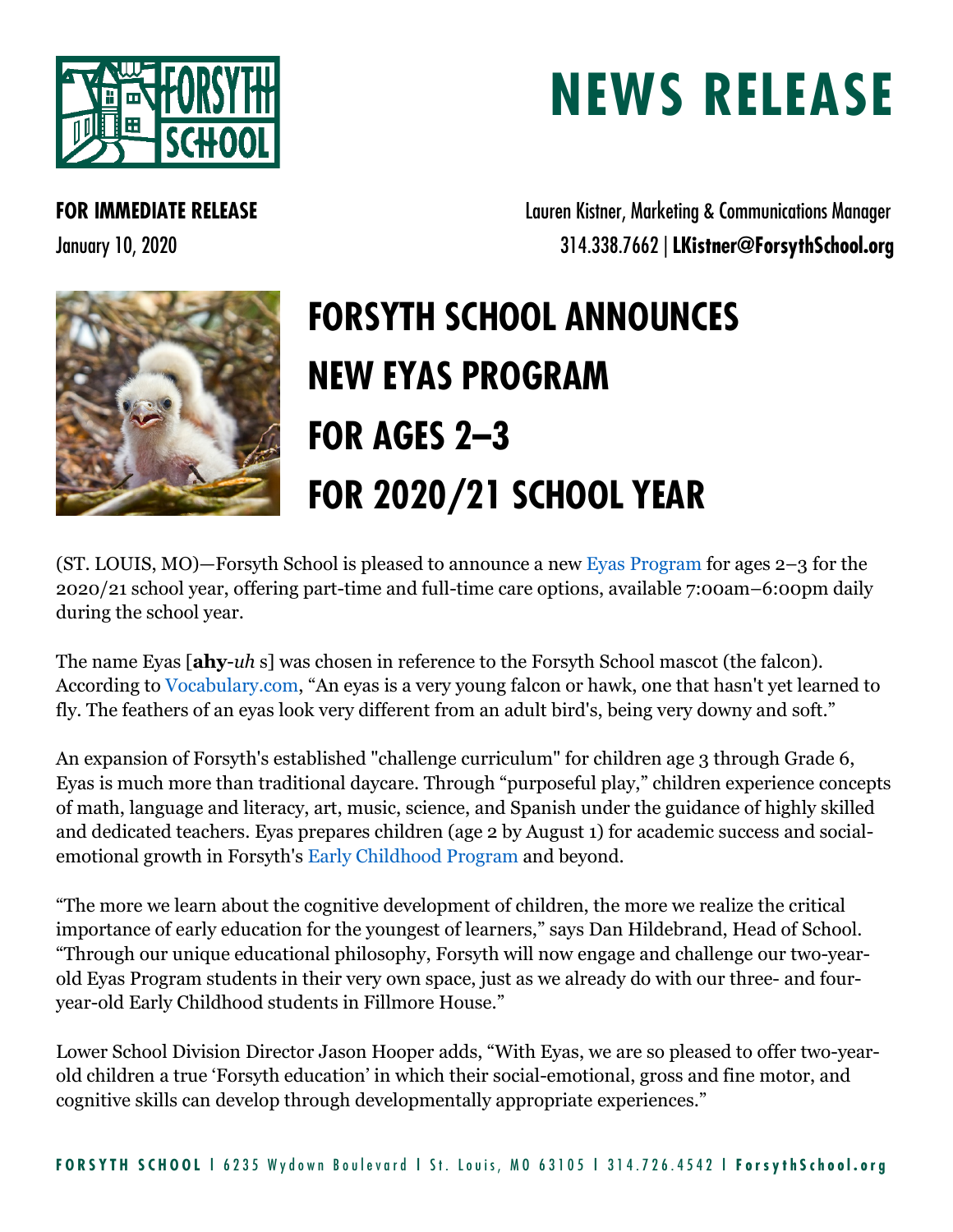The Eyas Program will be housed in a dedicated program space located in the heart of Forsyth's oneof-a-kind campus, with easy access to Forsyth's Big Backyard, Butterfly Garden, and Rand Center Gymnasium for gross motor play. Newly nicknamed the "Falcon's Nest," the current stand-alone Science Center will undergo renovation during the summer of 2020 in preparation for Eyas.

The transformation of the current Science Center into the "Falcon's Nest" for Eyas is just one of a twopart renovation project with [Mackey Mitchell Architects,](http://www.mackeymitchell.com/) which also includes the relocation of the Science Center to a brand-new Science Lab on the third floor of New House. New House is also home to classrooms for Senior-Kindergarten and Grades 1–2; offices for the Head of School and Lower School Division Director; Arts Center for Drama, Music, and Visual Art; and a Lunchroom.

The Eyas Program follows the Forsyth School calendar (late August through May); children are eligible for the Forsyth Summer Discovery program beginning at age 3. Tuition for full-time enrollment (weekdays, 8:00am–3:30pm) is \$18,000; tuition for part-time enrollment (weekdays, 8:00am–12:00pm) is \$12,000. Additional fees apply for Before Care (7:00–8:00am, \$1,000) and After Care (3:30–6:00pm, \$2,500). Forsyth does not anticipate the availability of financial aid for the Eyas Program for the 2020/21 school year. Program capacity is 12–15 children, with limited availability for part-time enrollment. The application deadline for the 2020/21 school year is Friday, January 31, 2020; visit [ForsythSchool.org](https://www.forsythschool.org/) for more information and to apply online.

###

**Forsyth School's mission is to provide children with a supportive atmosphere and opportunities for success in order that they may develop self-confidence and a love of learning.** Forsyth School is a leading independent, co-educational elementary school currently serving children age 3 through Grade 6. Located next door to Washington University and across the street from Forest Park in the Wydown-Forsyth Historic District, Forsyth provides an unforgettable experience on a one-of-a-kind campus with classrooms in six historic homes. The challenging and engaging curriculum fosters independence and prepares students to thrive in secondary school and beyond.